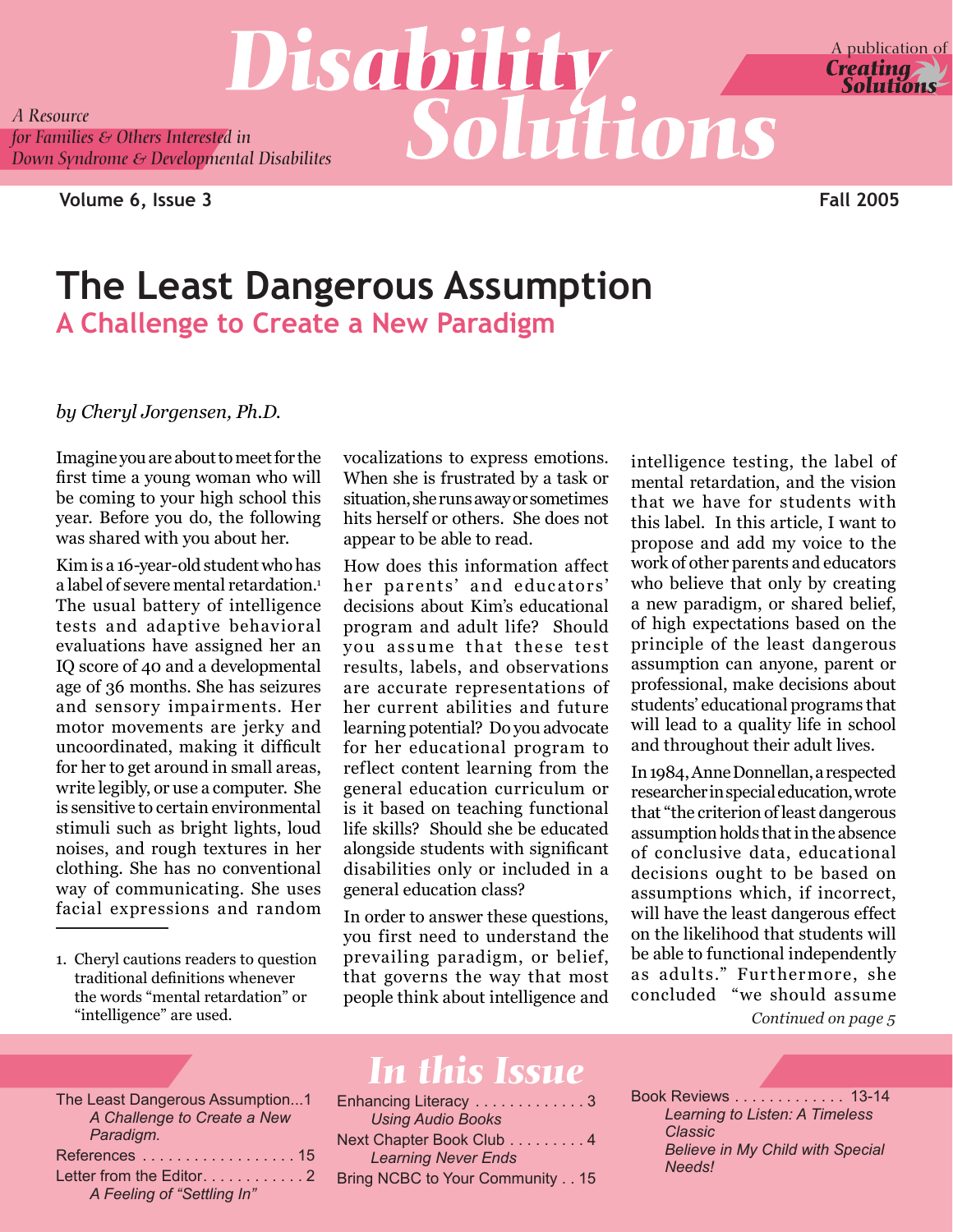

### *Welcome*

### *Letter from the Editor*

## **A Feeling of "Settling In"**

It's clear that Fall is here: I can see my breath in the air, the leaves are beginning to turn bright red and orange, and in Oregon, after months of consistently sunny days, the rainy season has begun. Fall brings more than a change in season. It brings the start of school and a feeling of settling in. We're settling in to our new home at Creating Solutions and would like to share with you what has been happening since our last publication.

Many of you have asked about the role of a fiscal sponsor. A fiscal sponsor, sometimes known as an "umbrella organization," is a legal way to receive tax-deductible contributions and grants by putting your project under the tax-exempt umbrella of an existing nonprofit organization. It's a simpler and less expensive way to receive funds for charitable purposes than creating a separate nonprofit organization.

Our fiscal sponsor, The San Francisco Foundation Community Initiative Funds (TSFFCIF), provides much more than use of their tax-exempt status. TSFFCIF provides accounting services, and other administrative support services in keeping with IRS Code for public charities for a small fee. Our partnership with TSFFCIF has saved Creating Solutions a great deal of time and money. It has also allowed us to focus on fulfilling the mission of Creating Solutions: "To do good work for, and with, people with disabilities and their families."

#### **Other News**

• We are pleased to welcome Terri Couwenhoven, MS to our advisory board. Terri is the owner of TC Services, Clinic Coordinator for the Down Syndrome Clinic in Wisconsin, member of the Parent Advisory Board for the National

Down Syndrome Congress, an author for *Disability Solutions* (4:5&6), and the mother of two daughters, one of whom has Down syndrome.

- We also welcome the addition of our Book Review Editor, Mary Beth Pilewski Paul, M.Ed. Mary Beth coordinates and contributes reviews for *Disability Solutions* as well as for our website. Mary Beth has worked and lived with people who have developmental disabilities, and is the mother of a teenaged son who has Down syndrome and autism. If you would like to be a part of the review team, send an email to TheEditor@disabilitysolutions.org.
- If you haven't visited our website lately, take a moment to check it out. Not only does it have a new look, but, in the spirit of both *O* and *Real Simple* magazines, we've created a "Calendar of Ideas and Inspirations" (w w w.disabilitysolutions.org/ calendar.htm). We hope you will find tips and tricks that make life easier as well as thoughts to inspire and nourish your soul.
- Also on the website you will find our "Gifts of Celebration" (www. disabilitysolutions.org/celebrate. htm), a list of volunteer opportunities, and our newest addition, "The Editor's Blog," a periodic editorial (www. disabilitysolutions.org/blog.htm).
- We have begun work on *The Down Syndrome and Autistic Spectrum Disorder Information Center*, an internet-based program by beginning to establish an advisory board. We are excited about working collaboratively with many different advocacy groups, medical and education professionals, and families to provide up-to-date

tangible information. Our 1999 special issue on this dual diagnosis continues to be the second-most downloaded issue of *Disability Solutions* and the most frequently requested back issue.

We received so many letters after our last publication, getting the mail each day became an "event." What a treat to hear from so many of you. Your generosity has paid for about half of the costs for printing this issue, reaching over 10,000 readers in print along with an average of 200 people who visit our website each day and download over 25,000 issues of *Disability Solutions* in the month of September alone.

Equally important are the warm and supportive messages we received regarding our move to a separate entity, Creating Solutions. Your suggestions, words of encouragement, and donations are a great boost to all of us as we settle in to our new home. On behalf of the advisory board, I want to thank you for your dedication and support.

As we continue to create a road map for Creating Solutions, your involvement is critical to our long-term success. If you have questions or comments, we want to hear from you. Send an email, letter, or call. Our contact information is on the back cover.

I hope you all take a little time to enjoy the crisp, colorful landscape of fall.

Warmly,

Van

*Joan Guthrie Medlen is the Project Director of Creating Solutions, Editor of* **Disability Solutions,**  *and author of* The Down Syndrome Nutrition Handbook**.** *She is the mother of two teenaged boys, one of whom has Down syndrome and autism.*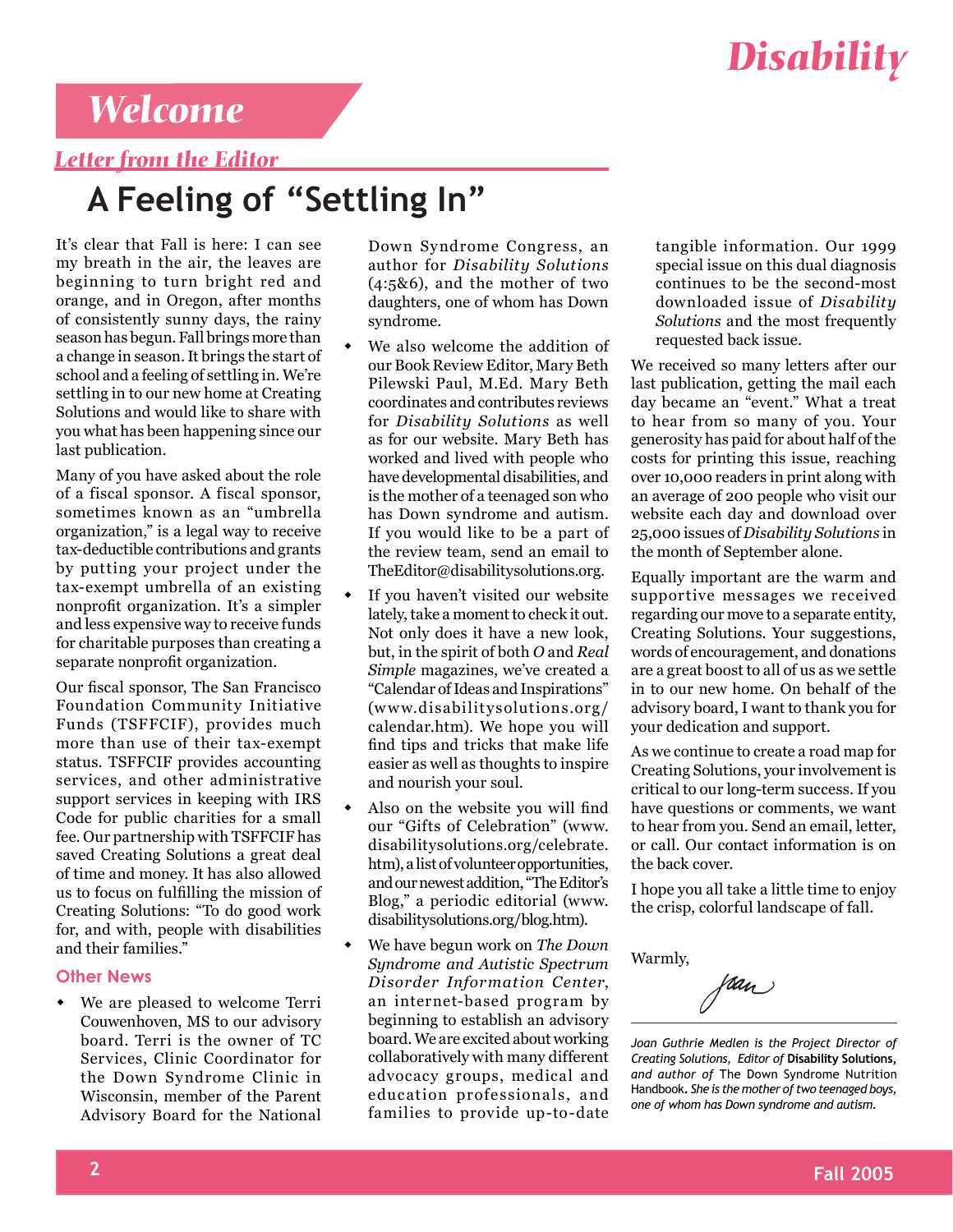### *Feature Story*

## **Enhancing Literacy with Books on Tape**

### *by Karin Mentz, M.L.S.*

Potter-mania struck our house along with countless other homes around the world. My daughter Kate and I picked up our copy of the latest book at the Barnes and Noble midnight party and I read the book over the weekend. Kate read it next. Now it's David's turn. He and I are listening to the audio version. David is twenty-three. He has autism, intellectual disabilities, and recently began experiencing grand mal seizures. Rowling's new book, *The Half-Blood Prince*, is the sixth *Harry Potter* book and David has listened to them all. He seems to enjoy them, laughing when something is funny and listening intently when it's serious. These are not the first books David has read on tape. He has read probably 20 or 30 books with me over the last ten or twelve years as well as another 15 or 20 alone and it has been a real joy for him.

It seems to me that the value of audio books is often ignored as a valuable reading experience for children and adults with and without developmental disabilities. Think about it: everyone uses traditional book and cassette sets with young children – up through preschool. Then, children begin learning to read and the audio portion of their prereading experience is left behind. Parents, teachers and librarians

still read aloud to children once they are reading on their own, but with the pressure of reading and other assignments every evening, this activity loses ground. Slowly, the act of holding a book and looking at the page while listening to a reader is gone, in most cases, forever. It isn't a deliberate loss. There are only 24 hours in each day. After subtracting time spent sleeping, eating, in school, at sports practice, and everything else there is to do in a day, it is hard to find time for homework, much less for recreational reading, no matter who is doing the reading!

Often when working with people with developmental disabilities, this loss can be even greater due, in part, to the belief they don't understand, so it doesn't matter. In keeping with this belief, listening to a book on tape is often overlooked because people believe the disabled don't understand what they hear. It is seen as "just audio stimulation," and somehow not valuable. How do we know that is true? How do we know that someone, like my son, does not understand and does not benefit from listening to books on tape? What is the harm in assuming he understands and enjoys this activity?

Literacy for children and adults with developmental disabilities is often

difficult, if not impossible, to prove. For this article, "literacy" means the ability to read and understand as well as the ability to listen and enjoy. In my experience with David, assumptions made about his abilities – or lack of them – are dangerous and misleading. With this in mind, it seems to me that the audio book is a resource for David and other people with developmental disabilities of all ages that is frequently underutilized or overlooked entirely. In a good educational program, a tremendous amount of time and effort is spent on pre-reading and reading skills. However, if a team decides a person cannot read, little or no time is spent on what I would call "auditory literacy." I define auditory literacy as the ability to listen to and enjoy literature– either by listening to someone read aloud in person or by listening to recorded books on cassettes, compact discs, or digital audio files. I believe if a person cannot read the printed word, that inability does not prevent them from being able to understand those words when they are read aloud.

In fact, audio stimulation for its own sake is often a good thing. For example, how often do you get into the car and immediately turn on the radio or a CD? That is audio stimulation. Can we honestly claim that listening to the radio or CD player while we are at work, in the car, or anywhere else is anything more profound than audio stimulation? Not usually. For many people, audio stimulation—listening to music or voice on the radio or recorded medium--helps them focus. You may have heard people say they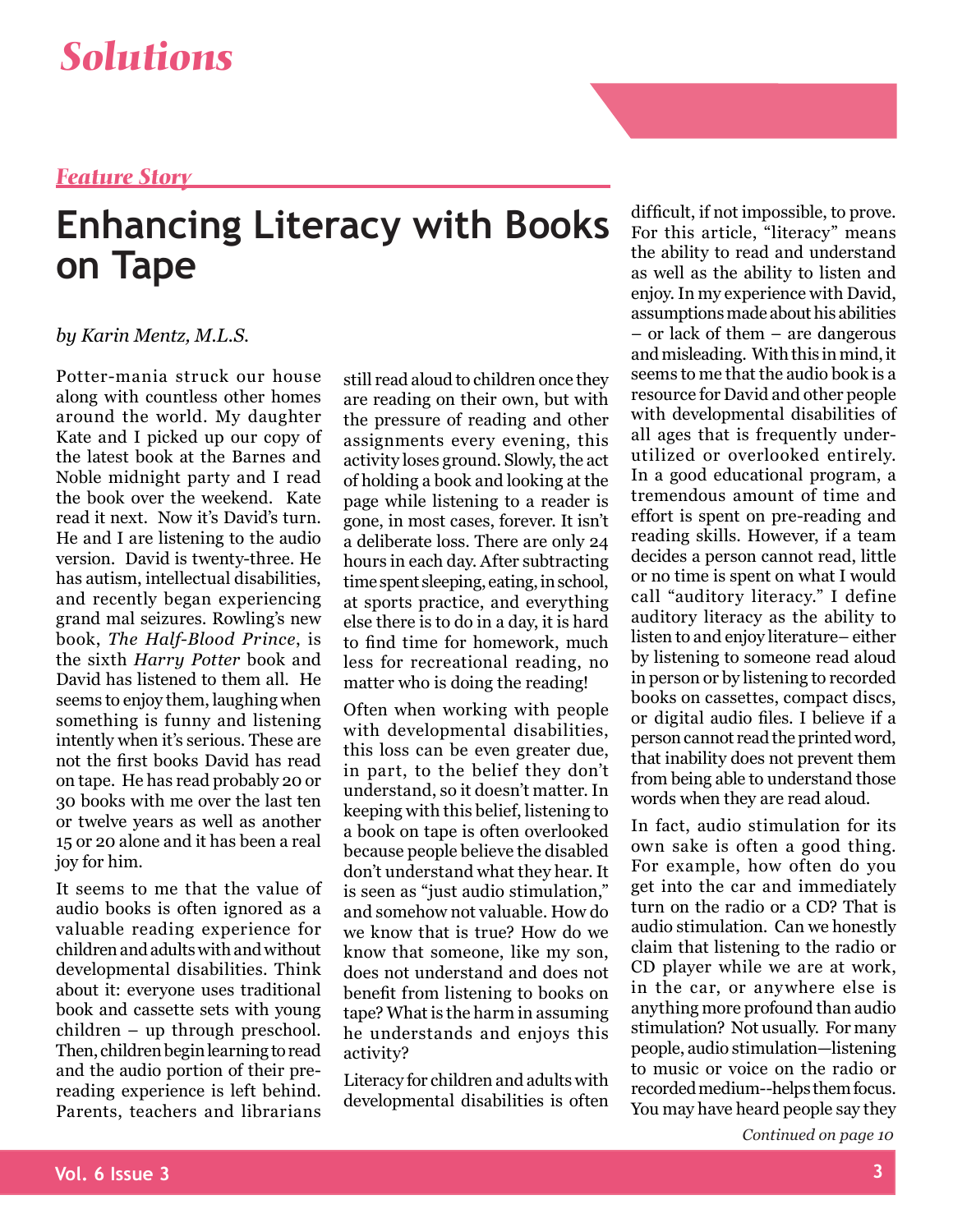

### *Feature Story*

### **Next Chapter Book Club Learning Never Ends**



#### *by Tom Fish, Ph.D. and Jillian Ober, M.A., C.R.C.*

Learning never ends. Unfortunately, our society does not apply this idea to people with intellectual disabilities. People with intellectual disabilities leave the formal education system around age 21 with few, if any, expectations that they are interested in, or capable of, continuing to learn. Those who do express an interest in learning are usually sent to adult basic education programs, where the staff is not prepared to work with someone who needs support. Even if someone with intellectual disabilities finds a reading program, it is generally a solitary, one-onone activity. The last thing people with disabilities who live in the community need is another isolated activity without friends or the opportunity to make them.

In addition, adults with intellectual disabilities have historically been denied opportunities to participate in activities that are not segregated. They rarely participate in community activities, even though more and more are living and working independently in the community. Many research investigators have noted that living in the community is not the same as being a part of the community. Community inclusion extends beyond one's home and work. It involves interacting and forming relationships with other community members and belonging to clubs and organizations.

With that in mind, a small group of parents, adults with intellectual disabilities, siblings, professionals, and I set out three years ago to

create a book club for adults with intellectual disabilities. We called it The Next Chapter Book Club (NCBC). The idea is pretty simple. A group of six to eight people who have intellectual disabilities, gather with two volunteer facilitators in a local bookstore or café to read and discuss a book for one hour a week. We accept people with every level of reading ability. Any one who is interested in joining a book club is welcome. Much like members of any other book club, NCBC participants choose the book they want to read and they would like to structure their book club. It typically takes a Next Chapter Book Clubs 12 to 14 weeks to complete a book. When they are done, the club members decide to continue with another book or disband—we've never had one disband.

Three years later, our book clubs continue to defy the assumptions we made during the planning process. I vividly remember going out to buy eight tape players before starting our first book club. I thought the participants would need or want to listen to the books on tape, because they probably could not read, and then come to the book club prepared to discuss the book. I could not have been more wrong. All of the 20 book clubs we have started have chosen to read their books aloud together. The tape players have never been opened. So much for our preconceived notions about what people with intellectual disabilities want to do or are able to accomplish.

Patty is a 43-year-old member of one NCBC who lives with her sister.

*Continued on page 12*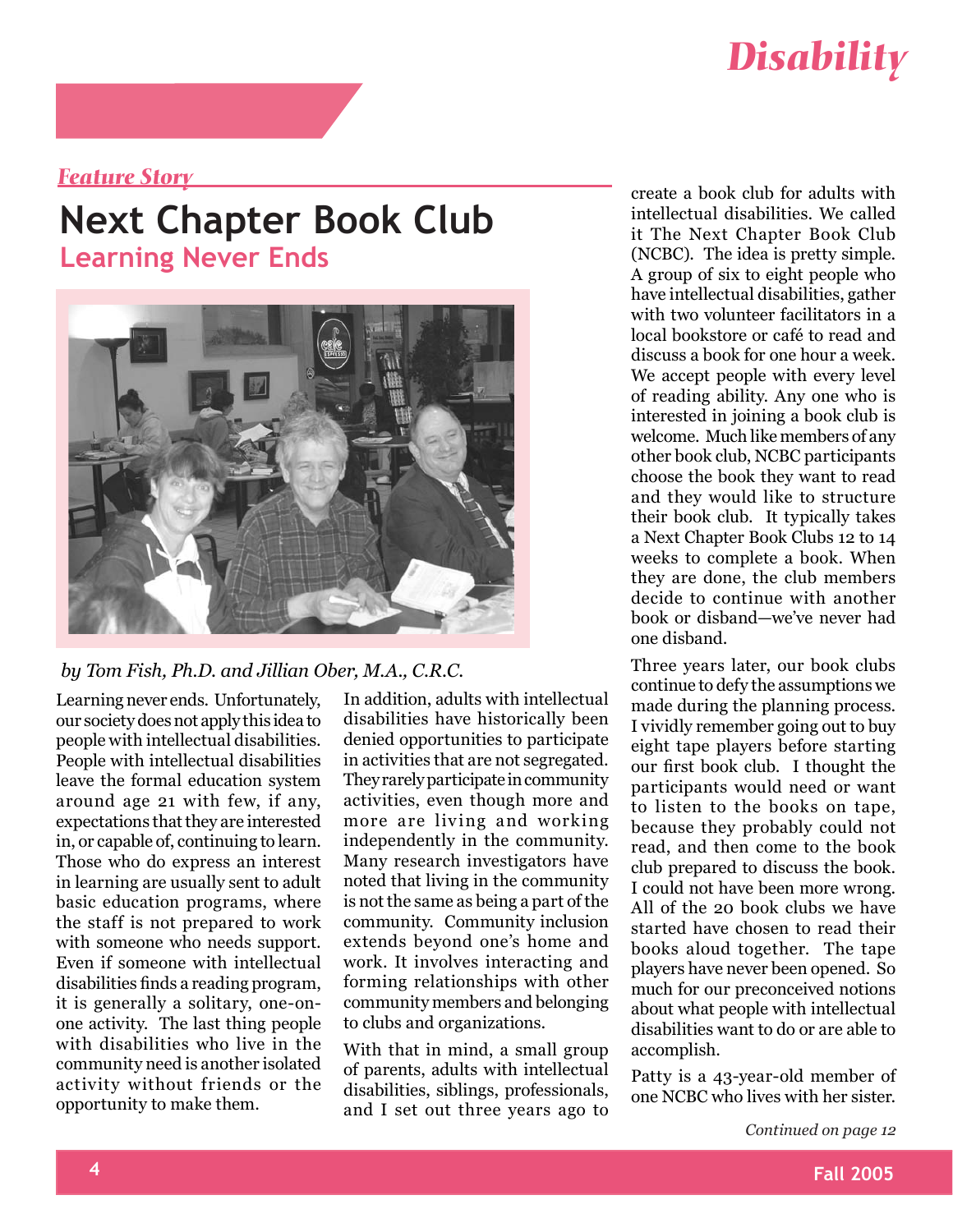### *Continued from page 1*

that poor performance is due to instructional inadequacy rather than to student deficits." In other words, if a student does not do well, the quality of the instruction should be questioned before the student's ability to learn. Thus, for Donnellan, the least-dangerous assumption when working with students with significant disabilities is to assume that they are competent and able to learn, because to do otherwise would result in harm such as fewer educational opportunities, inferior literacy instruction, a segregated education, and fewer choices as an adult.

### **The Prevailing Paradigm**

Thomas Kuhn (1962), a scientistphilosopher, defined paradigms as shared world views. These shared views are so strong and institutionalized that only a sudden and dramatic break from these conventional perspectives can bring on a positive revolution in thinking. What is the prevailing paradigm about disability and competence? It is defined by four ideas:

- 1. Intelligence is something that can be reliably measured.
- Mental retardation is defined 2. as low levels of intelligence.
- 3. Students who experience mental retardation can't learn much general education content. Therefore, the benefits of attending general education classes are limited or do not exist.
- When we aren't sure that 4. students know, understand,

can learn, or have something to say, we presume that they don't, can't, and probably never will.

### **How Does the Prevailing Paradigm Impact Our Beliefs and Actions?**

The influence of this paradigm is clear in both our beliefs about students' abilities and in the decisions that we make about their educational programs.

When people do not assume that students with disabilities are competent and able to learn general education curriculum, educational programs often have the following characteristics:

- Students are not included in general education classrooms. If they are, they participate in functional portions of instructional routines, but not in the discussion of ideas or content knowledge. Usually, students are given different materials and resources than those used by the rest of the class. •
- People talk with students as if they are talking with a much younger child. They use words geared to perceived developmental levels or IQ scores as measured by traditional assessments. •
- Students are not supported to engage in social activities with same-age peers. Those activities are considered inappropriate or too advanced. •

Planning for students' futures does not include the choice of a postsecondary education or their interests are not considered over their abilities. Career options are geared to lower-skilled jobs or sheltered workshops rather than to jobs in integrated workplaces that require higher-order thinking or literacy skills. •

### **A Proposition**

As Kuhn said, it is only when we question a prevailing paradigm that we can be open to changing not only our beliefs, but our actions. I propose that believing in the paradigm of mental retardation leads to low expectations for students with significant disabilities. These low expectations result in segregated educational programs, or programs that do not focus on literacy or content learning, and narrow visions for the future. Thus, changing our paradigm about intelligence and mental retardation is central to promoting students' learning, inclusion, achievement, and quality of life now and in the future.

### **Flaws in the Construct of Mental Retardation**

An important step in challenging the prevailing paradigm is understanding the flaws in the idea and assessment of both intelligence and mental retardation. Stephen Jay Gould (1981), an evolutionary biologist, criticized some of the earliest attempts at testing intelligence as being fraught with

*Continued on page 6*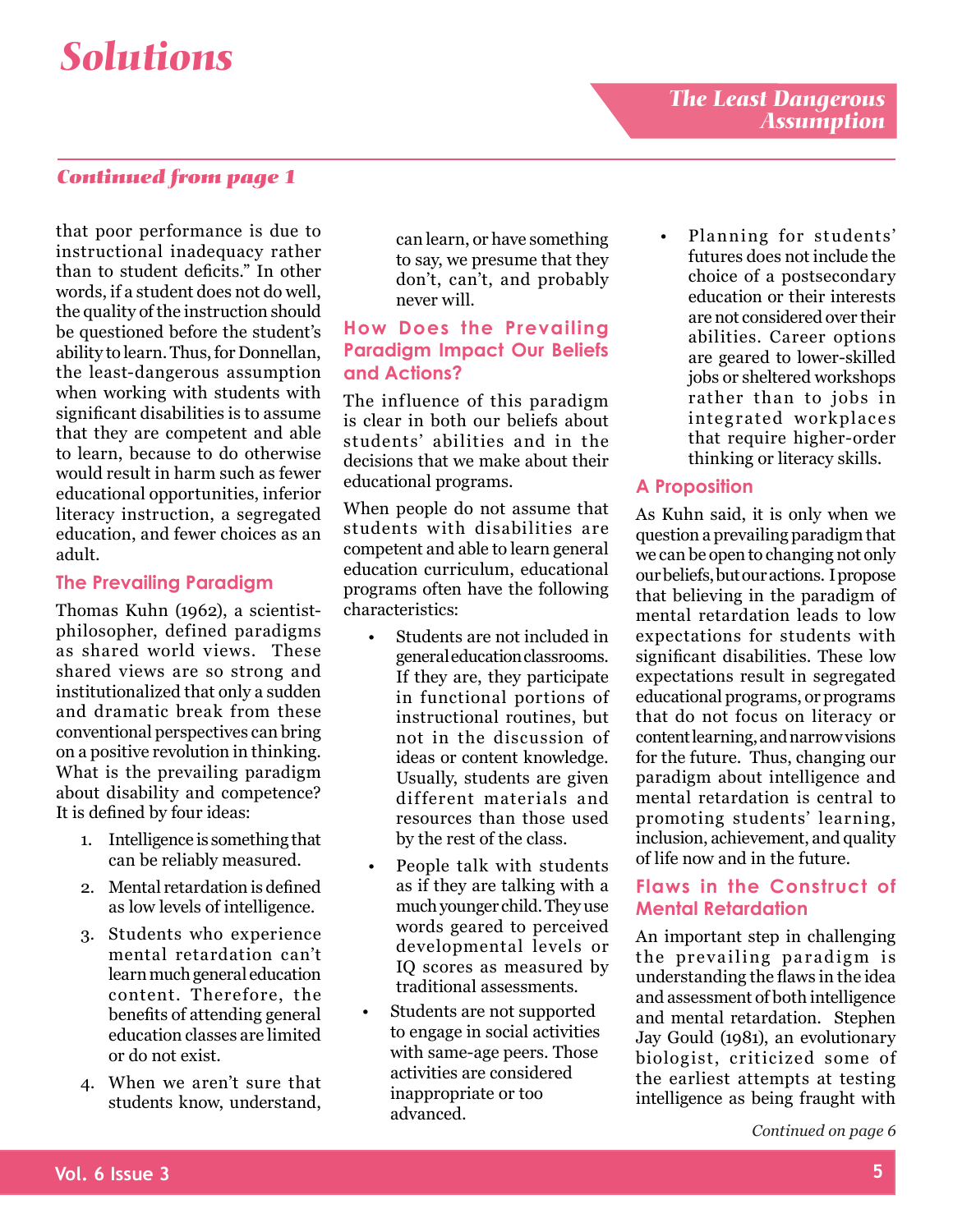### *Continued from page 5*

bad science, politics, and racism that resulted in the mistaken conclusion that people of northern European descent were more intelligent than non-Caucasians. Howard Gardner (1984), an educational researcher, has criticized intelligence testing because the kinds of intelligence measured by traditional I.Q. tests (verbal and language skills and math and problem-solving skills)

represent just one part of a complicated, multi-dimensional framework. Based on this logic, let's agree that measuring intelligence is difficult, if not impossible. That means measuring the lack of intelligence is also difficult, if not impossible. If we believe these things,

then we ought to view the label of mental retardation with great skepticism.

When we think about people with significant or multiple disabilities, in particular, this skepticism is justified. These are precisely the people who have difficulty communicating, whose bodies move erratically, and who have not been taught the language or skills intelligence and adaptive behavior tests measure. How would you score on an intelligence test if you could not talk, write, or type accurately? If you were not exposed to or taught receptive or expressive language skills? How well would you do taking the test if the sensory environment

of the testing situation was stressful or noisy?

Another reason for questioning the prevailing beliefs about intelligence and mental retardation is a body of emerging research that shows that with high expectations, good instruction, and the support of assistive and communication technology, a growing number of people labeled mentally retarded

acquire literacy skills and demonstrate intelligence beyond what would have been predicted by their test results (Biklen & Cardinal, 1997; Broderick & Casa-Hendrickson, 2001; Erickson, Koppenhaver, & Yoder, 2002; Erickson, Koppenhaver, Yoder,

*Ann Donnellan* 

*"...we should assume that poor performance is due to instructional* 

*inadequacy rather than to student deficits."*

> & Nance, 1997; Koppenhaver et al, 2001; Ryndak, Morrison, & Sommerstein, 1999).

### **A New Paradigm**

If we are seeing more and more examples of people whose experience does not align with the prevailing paradigm—who show, when supported, they have learned more than we assumed they were able to learn, then a new paradigm must be developed that accounts for this. This paradigm would be characterized by the following ideas:

- All people have different 1. talents and skills.
- 2. Intelligence is not a one-

dimensional construct, nor can it (or its absence) be measured accurately and reliably enough to base students' educational programs and future goals on test results.

Children learn best when 3. they feel valued, when people hold high expectations for them, and when they are taught and supported well.

Let's return to the story of Kim who was described at the beginning of this article. If we "walk through" two scenarios that represent very different decisions about her educational program and use Donnellan's principle of the least dangerous assumption to consider the potential impact of each decision, it might help us decide which path would be in Kim's best interests now and in the future. (See colored box on page 7).

### **Influence of the New Paradigm on Our Beliefs and Actions**

If schools adopt the new paradigm of least-dangerous assumption and the presumption of competence, the following would be evident:

- "Person-first" language is used so that people say "students with autism," not "autistic students." •
- Language classifying students based on their functioning or developmental level is not used; rather, descriptions of students •

*Continued on page 8*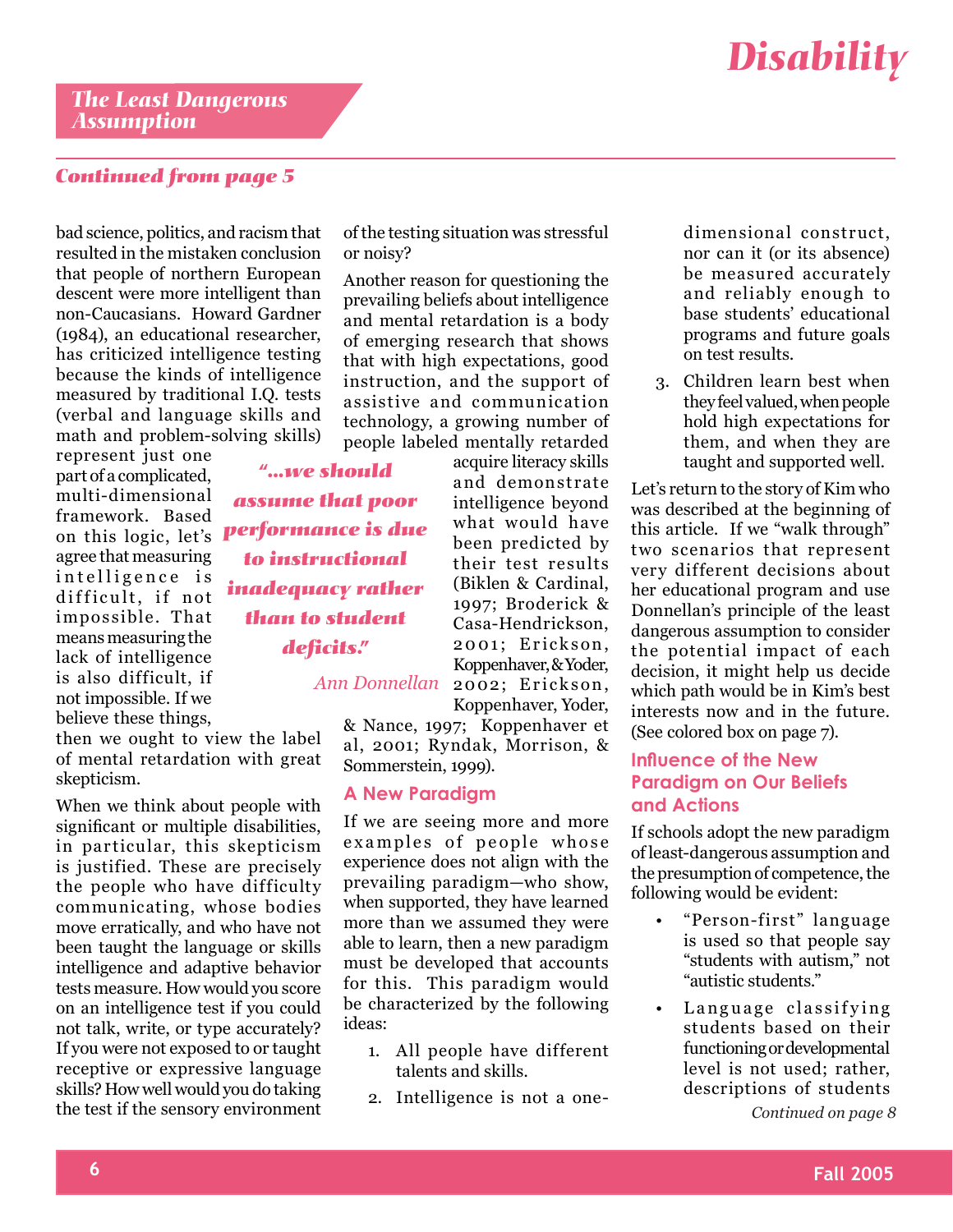### *Assumptions*

We assume that Kim is not "smart" – that she does, in We are not sure about what she knows or might be fact, have mental retardation, defined as significantly sub-average intelligence and ability to learn. How might data to guide our decision-making. But this time, we she be treated?

### *Educational Setting*

First, we might not try to teach her to read or if we did, it would be functional sight words. Second, we would speak to her in language more appropriate to a younger child. Third, Kim would probably spend her educational career being taught functional skills such as dressing, eating, shopping, cooking, and cleaning. In most states she would be educated in a separate classroom alongside we enroll her in general academic classes where we other students who also have significant disabilities. If she did join the rest of the student body, it might be during lunch or perhaps a class such as music or art.

### *Communication Support*

The communication vocabulary and supports that we would make available to her would correspond to our assessment of her sub-average intelligence and relate to We talk with her about current events. We make the functional skills we were teaching. The messages might include "hi, bye, more, bathroom, hungry, break, I feel \_\_\_\_\_, yes, and no," instead of age-appropriate about current events, love, relationships, and her social vocabulary and messages that would enable her to future. communicate about the general education curriculum.

### *Friendships and Dreams*

We would not encourage her to participate in the typical social life of her same age classmates because we would assume that her disabilities were too significant for her to enjoy the same activities. Interactions between her and students without disabilities would be limited to their volunteering to be her peer buddy or helper. As she of options including postsecondary education as a approached the end of her school career, the possibility graduation option. In addition, we plan for her to move of her attending college would not even be considered. into an apartment, own her own home, work at a real Instead, we would plan for her to move into a group job, or travel. home, attend a day habilitation program or work in a sheltered environment, and pursue specialized leisure and recreational opportunities with other adults who have similar disabilities. We would not expect her to have opinions about world events, her future, love, or about anything else considered to be above her cognitive level.

### *Assumptions*

able to learn in the future…we don't have conclusive operate from a different set of assumptions. We treat her as if she is smart, because we distrust the validity of her test results in light of her communication and movement difficulties.

### *Educational Setting*

First, we use a variety of methods to teach her to read. Second, we talk to her the same way we do other 16 year old students who have no disabilities. Third, implement her reading program and support her with adapted materials and instructional supports. We take advantage of natural opportunities to teach her the functional skills that are essential for membership, full participation, and learning.

### *Communication Support*

sure her communication system includes words and concepts that are appropriate for someone who thinks

### *Friendships and Dreams*

We encourage her to participate in activities that her classmates are involved in and provide communication tools and support for her to be successful. We encourage her to make friendships and assume she is capable of, and interested in, having friends. As she approaches the end of her school career, we prepare for a variety

**Which do** *you* **think is The Least Dangerous Assumption? Once you choose, turn the page.**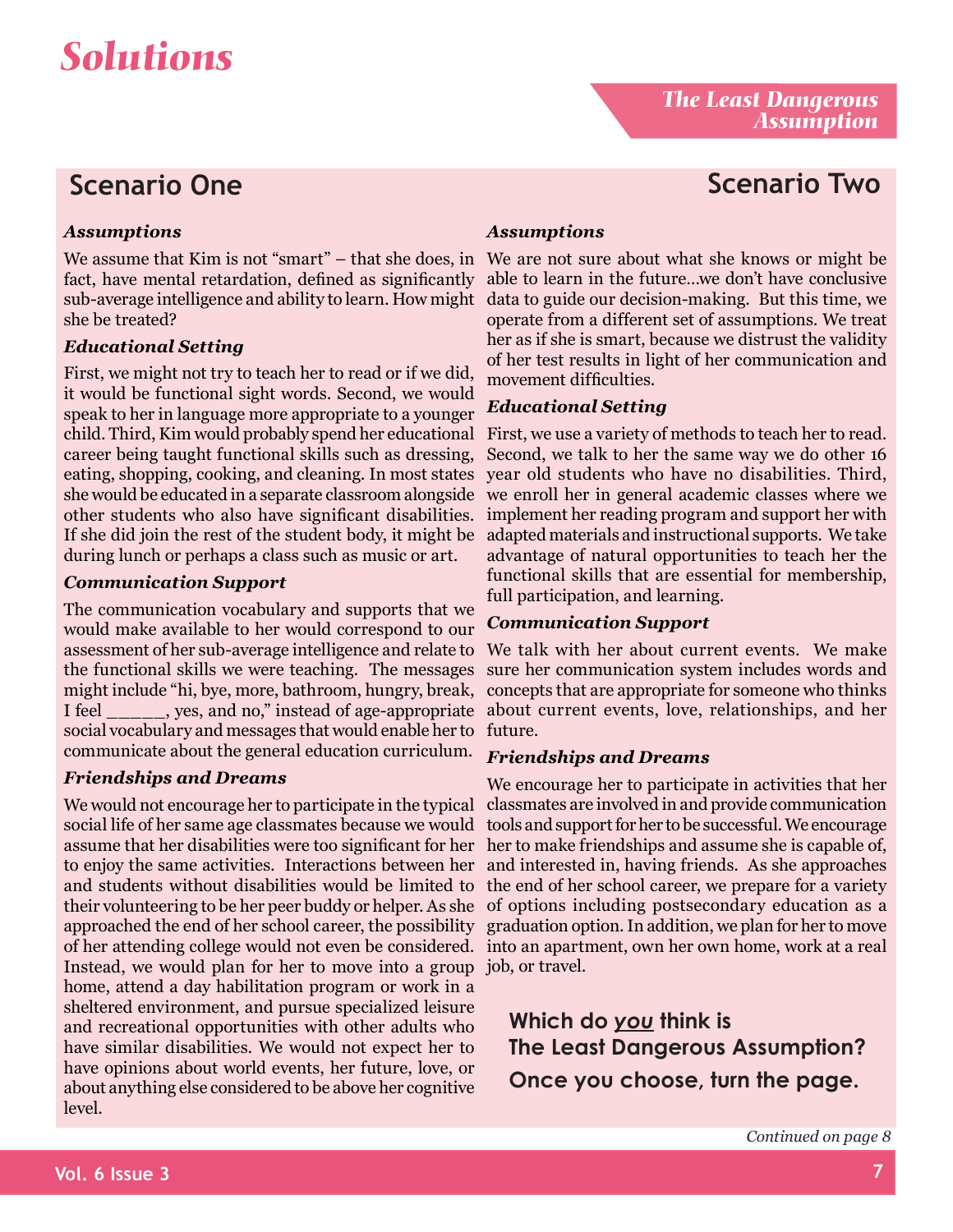

*The Least Dangerous Assumption*

#### *Continued from page 7*

It is now several years in the future. A remarkable discovery has made it possible to determine without question how smart someone is using a simple brain scan. Here are the results.

### **Scenario One**

has an IQ of 100. She does not have an intellectual disability. What are the consequences of our original assumption of a low IQ—of our being wrong? Has any harm been done?

Most people say we lost an opportunity to teach her things she could have learned. We did not include her in the mainstream of general education as much as we could have and she did not develop a wide network of social connections or friendships. She missed out on the regular high school experience. It is possible we negatively influenced her self-esteem by treating her as if she were not smart. We narrowed the possibilities for her future career or post secondary education. And certainly, we wasted a lot of money pursuing the wrong educational program.

### **Scenario Two**

The brain scan results show, surprisingly, that Kim The brain scan results show that Kim has an IQ of 40. She does have an intellectual disability. What are the consequences of our original assumption of her intelligence being wrong? Has any harm been done?

> Most people say nothing has been lost. Even though Kim may not have learned much of the general education curriculum, her educational program offered her opportunities to develop life-long interests, to make friends with students with and without disabilities, to be part of the social life of the school, and to truly be part of the community after graduation. Because we took advantage of natural opportunities to teach her functional skills within the natural context of the day, she probably learned and generalized them better than if they had been taught as a discrete skill in an isolated or segregated setting.

#### *continued from page 6*

focus on their abilities and strengths.

Annual goals on IEPs reflect content standards from the general education curriculum and the functional skills necessary for students to fully participate in the mainstream of school and community life. For example, IEPs would contain priority goals in all of the •

general education subjects and meaningful functional goals such as learning to use email, asking a friend out on a date, providing guidance to a personal care assistant, and putting on make up or shaving.

Students are seen as capable of learning; educators do not predict that certain students will never acquire certain •

knowledge or skills.

- People speak directly to students rather than speaking to students through a buffer supplied by paraprofessionals or other people who are considered to be assisting the students. •
- People use age-appropriate vocabulary, topics, and inflection when talking to students. •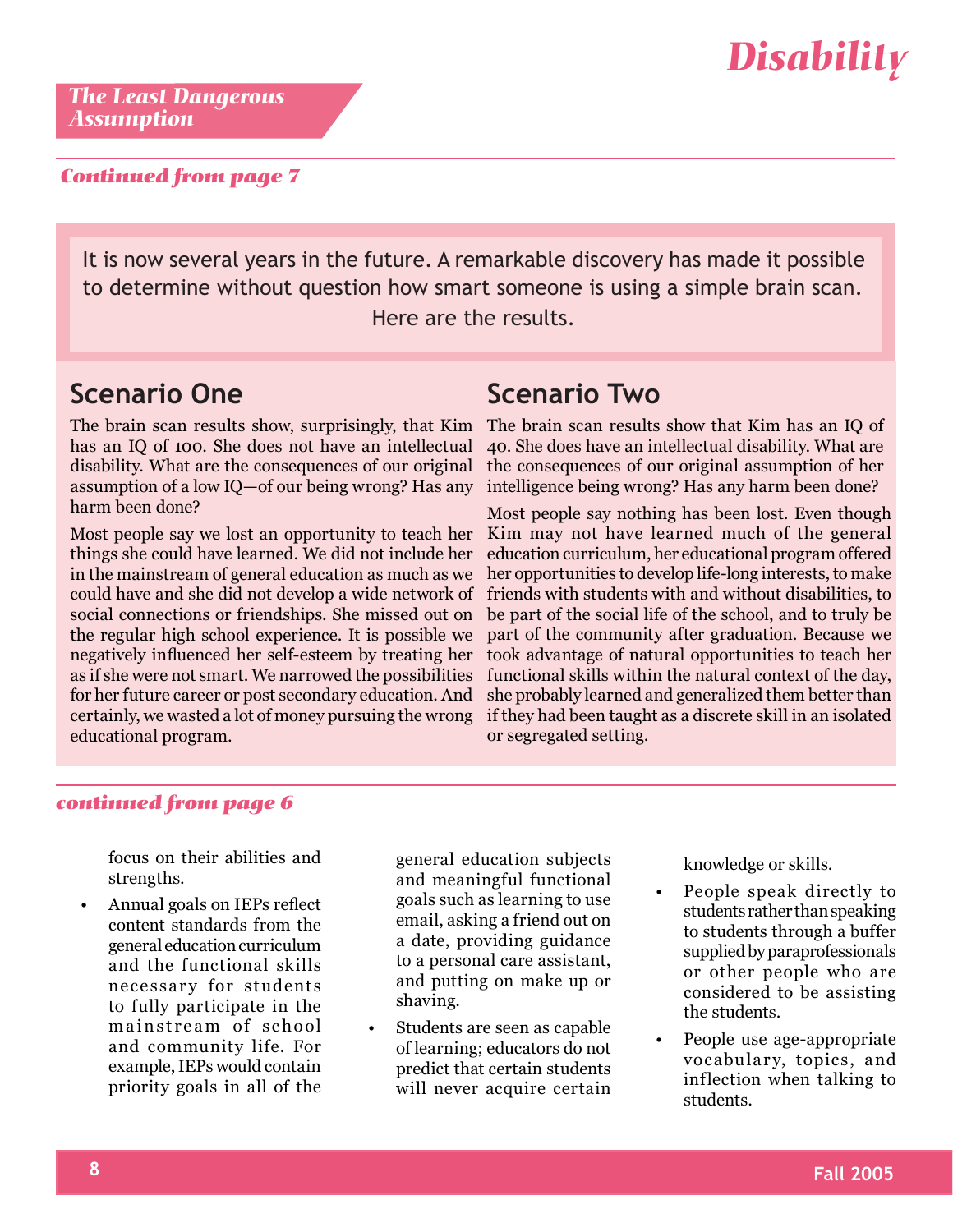### *Continued from page 7*

- People do not discus students lack of skills or challenges in front of them unless they are a part of the conversation. •
- Parents receive feedback regarding student success rather than highlighting student failures and disabilities. •
- Staff members respect students' privacy by discussing the students' personal care, medical needs, and other sensitive issues out of earshot from others, and only with those people who genuinely need the information. •

#### **Five Reasons Why Our Least Dangerous Assumption Should Be to Presume Competence**

There are at least five reasons why I believe our least dangerous assumption is to presume competence.

- 1. Human intelligence is a multi-faceted construct rather than a unidimensional characteristic and measuring it with a test is invalid and leads to mistaken conclusions about a person's capacity to learn.
- Assessments of students' 2. I.Q. are seriously flawed when they have difficulty communicating and movement challenges.
- 3. Research shows that a growing number of children and adults labeled retarded

show they are more capable when they have a means to communicate and are provided with high quality instruction.

- To presume incompetence 4. could result in harm to our students if we are wrong.
- 5. Even if we are wrong about students' capacities to learn general education curriculum content, the consequences to the student of that incorrect presumption are not as dangerous as the alternative.

#### **Deciding on Your Least Dangerous Assumption**

Those of us involved in the educational lives of students– parents, teachers, psychologists, speech-language pathologists, policy makers, and researchers – must decide what our least dangerous assumption will be and whether we can live with the possibility of being wrong. If we are not sure, we might ask ourselves:

- How would I want to be treated if someday I was unable to communicate or demonstrate my competence? •
- How would I want others to treat my child if he or she were in the same situation? •
- What do adults with disabilities tell us about their educational experiences and how they want to be treated? •
- What does research tell us? •
- What does history tell us? •

Parents and educators of students with disabilities care about and want to do the very best for those students. Using least dangerous assumption as a guide is a powerful tool for keeping alive a vision of a valuable life and quality communities.

*Cheryl M. Jorgensen, Ph.D., is an Assistant Research Professor with The Institute on Disability at the University of New Hampshire, A Center of Excellence in Disabilites; Project Director for "Beyond Access: A Model that Promotes Learning of General Education Curriculm Content for Students with Significant Disabilites;" and teaches students to become Inclusion Facilitators. Dr. Jorgensen is a co-author of* **Including Students with Severe Disabilities in Schools¸** *and author of* **Restructuring High Schools for All Students: Taking Inclusion to the Next Level** *and* **The Inclusion Faclitator's Guide**  *(Available Fall, 2005 from Brookes Publishing).* 

#### **Acknowledgements:**

*The preparation of this article was supported in part by a grant to the Institute on Disability/UCED at the University of New Hampshire from the U.S. Department of Education, Office of Special Education Programs (#H324M020067). The opinions expressed herein do not necessarily represent those of the U.S. Department of Education or the University of New Hampshire*

References for this article are on page 15.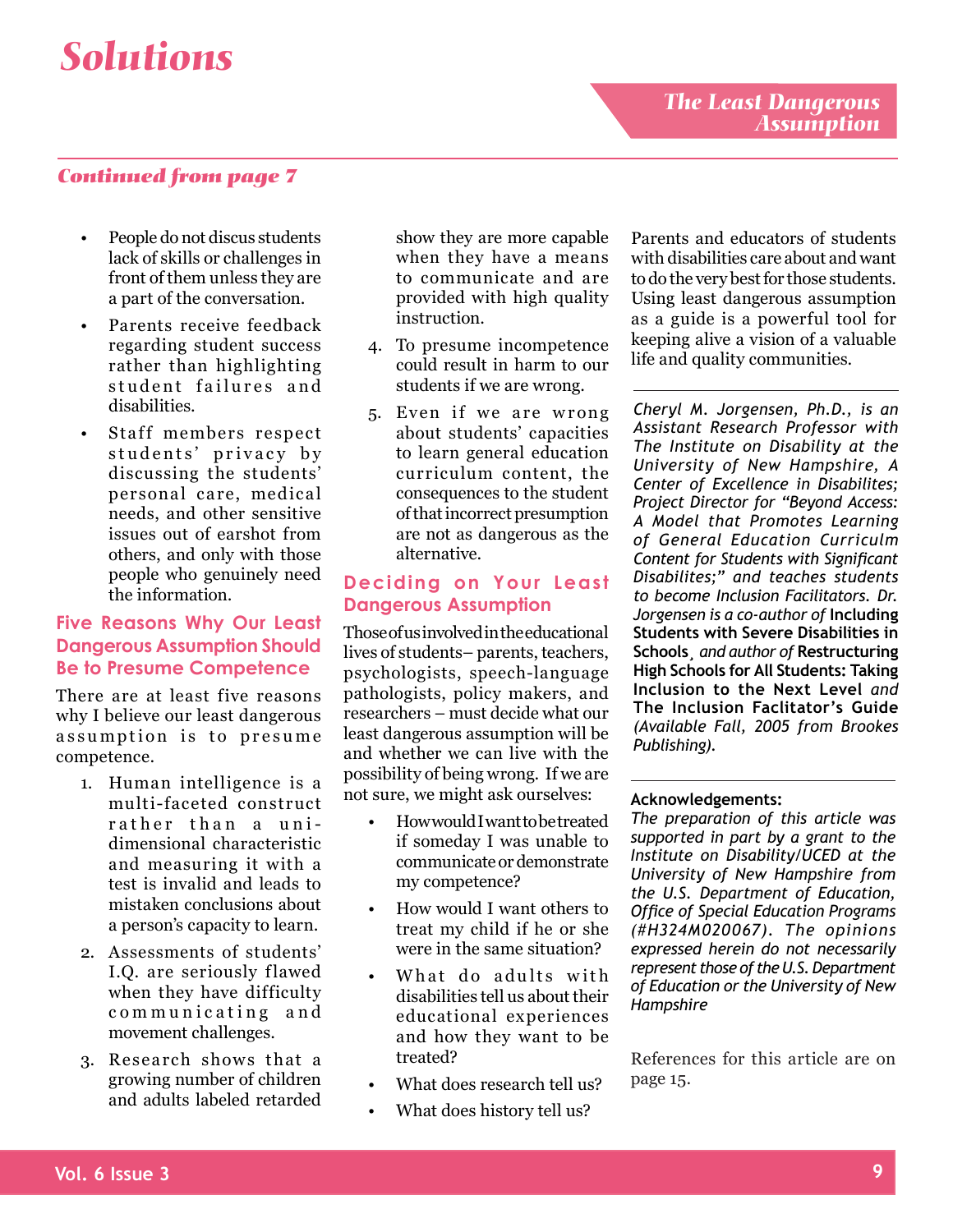### *Books on Tape*

#### *Continued from page 3*

work better with "background noise." That background noise is audio stimulation. It can also be soothing and relaxing during stressful moments. Even if that is all a person gets out of listening to music or an audio book, isn't that good enough?

My son, David, does not talk. That's not to say that he makes no sounds or cannot communicate. He does both rather well. In addition, his attention span is different: it can be longer or shorter depending upon what is happening around him. Dave has always loved videos and books. We discovered that he has a sense of humor because he was listening to an audio book (*Go, Dog, Go!*) and laughing uproariously whenever the tape reached a funny part. This was great as long when he was young enough to enjoy children's book cassette sets. Years later, at the Erie County Library Bookmobile, he discovered an audio edition of a Star Trek book that he owns in paperback. We borrowed this book and he listened to it several times before it was due back. That was the beginning of our collection of audio books. He clearly has favorites, because he plays some of them over and over and others he doesn't finish.

I like listening to books—in the car and at lunch when I was working. This expands Dave's literary horizons to include spy novels, adventure, fantasy and other science fiction. When I find an audio book I like, I share it with him. If I read a book I think will interest him, I find out if it is available in an audio format. David seems to enjoy our literary adventures. He continues to laugh when it's funny. I've noticed that he displays less head-rocking and tapping when we're listening to a book.

It may take longer for us to listen to a book together as compared to reading it separately, but I believe that it is time well spent. Through audio books, David touches popular culture. He participates. He belongs. He waits for books to be published that relate to movies he has seen or wants to see. Finding them in audio format is truly exciting. Among our most recent non-audio book purchases are novelizations of *Fantastic Four* and *Batman Begins*, and we are eagerly hoping to find them in audio format.

Getting started with audio books with your child or adult is easy. Choose a title that relates to something your child is interested in. We started with books that are novelizations or adaptations of television programs or movies Dave enjoys. As I mentioned earlier, Dave saw a *Star Trek* Book in audio format that we already had

in paperback and let me know he wanted to listen to it. We borrowed it from the library where he saw it. I showed him the cassettes were the same as the book. He already knew how to operate the cassette player. Once we established that this was the story, Dave was in great shape. Persuading him to use headphones was, and continues to be, an "iffy" proposition. He doesn't like things

on his head. Most of the time, this isn't a problem because he and I listen when we are alone together at home or in the car. Generally, if he has headphones when other people are in the car, he will use them, at least for awhile.

It's important not to force the issue. I ask Dave if he wants to hear some of whatever we're currently listening to, and if he nods "Yes," he or I put it on. If he nods "No," or pushes me away, I wait for another time. Just like anyone else, he doesn't always want to listen to a book. It is important to allow your child or adult to listen to age-appropriate books. I've seen special education teachers stop trying to read to their middle and high school aged



students because they disapproved of subjects or language. (People with disabilities apparently aren't supposed to know about sex or strong language.)

It is a great pity that publishers typically publish audio editions of bestsellers only and, often, in abridged format. Dave would be happy if all the *Star Trek* episodes – in all four incarnations – were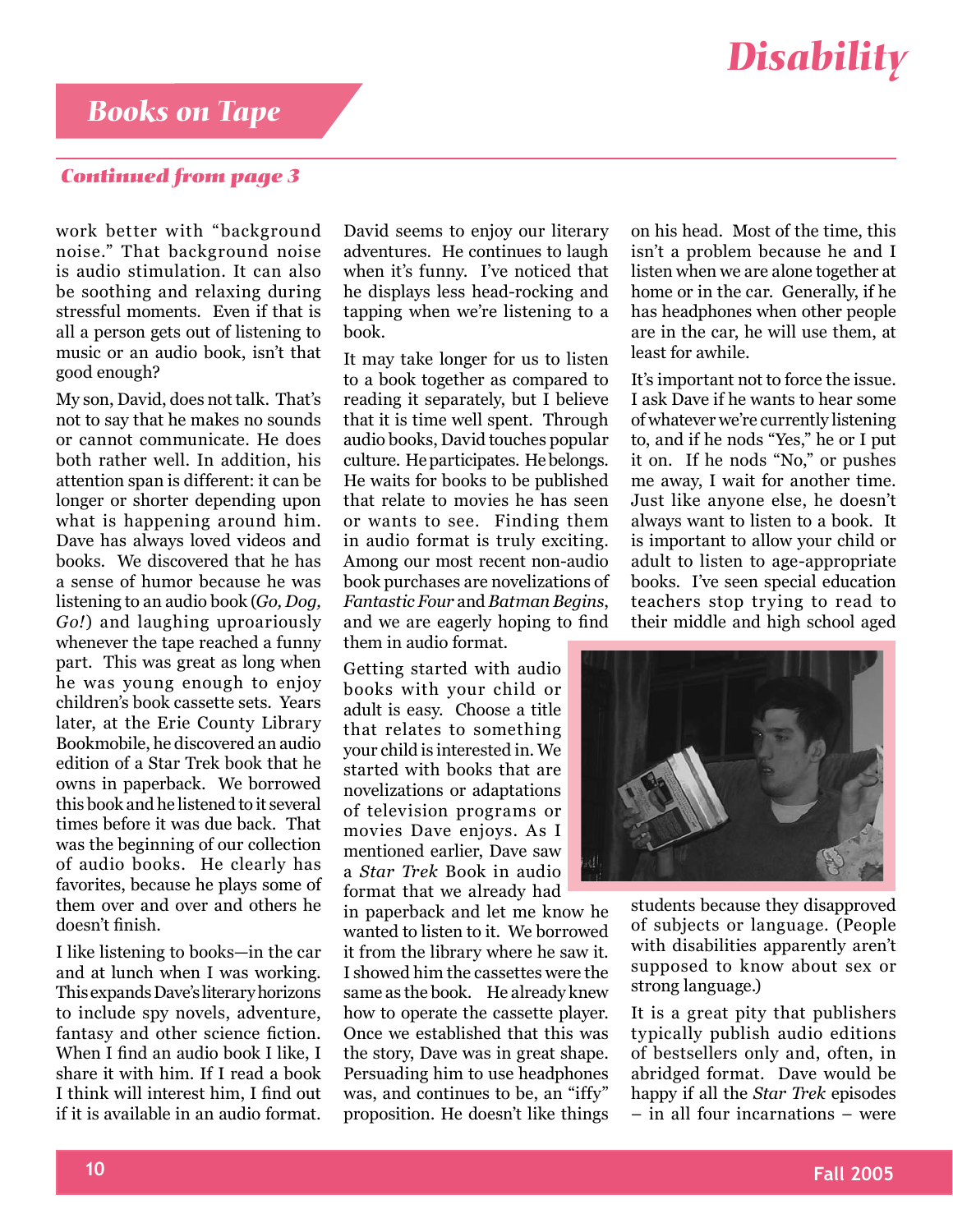### *Books on Tape*

## *Disability Solutions*

available in audio books as well as all the related books. He would probably say the same for programs like *SeaQuest DSV*, *The A-Team,* S*pace: Above and Beyond, Space Rangers, Battlestar Galactica, Stargate, MacGyver,* and many others. All of the *Star Trek* and *Star Wars* books are not to be found in audio editions. It's a shame for him and many others. I know a few folks who would like to own and listen to them, over and over.

I enjoy this time with Dave. Together, we have listened to and enjoyed a number of books (see below). Audio books can be enjoyed anytime and almost anywhere. Dave, for instance, used to listen to cassettes while we waited for his sister at track

practice and until the beginning of track meets. Sometimes, he listens alone but, for the past few years, we have listened together. And together, we continue to look for new titles. He knows where the audio sections are located in our local Barnes and Noble and Waldenbooks. It's really frustrating for him when the displays are moved. Our local Barnes and Noble store recently moved the audio section back to it's original location after trying out a different layout. Dave couldn't be happier. He never liked the "new" location.

Now that Dave has finished high school, he and I continue to enjoy audio books together, and on our own. We encourage you to try this

activity. I'm sure that Dave would tell you audio books are a great invention! Our next adventure is *The Hunt for Red October .* Our best wishes to you on yours.

*Karin Mentz, MLS, is a librarian who has worked many years assisting people with disabilites, their families, and others find resources. She is the mother of two children, one of whom is David, an avid audiobook reader.*

#### *Editor's Note:*

*As we go to press, I received an email from Karin telling me David has discovered two Star Trek titles he has not read (recently), asked for new batteries for his tape player, and was heading happily to his room for a new adventure.*

### *Dave's Audio Book Recommendations*

#### **An "(A)" after a title indicates it is an abridged title.**

The Phantom of the Opera Harry Potter and the Sorcerer's Stone Harry Potter and the Chamber of **Secrets** Harry Potter and the Prisoner of Azkaban Harry Potter and the Goblet of Fire Harry Potter and the Order of the Phoenix The Hobbit The Fellowship of the Ring The Two Towers The Return of the King Nine Princes in Amber (A) The Guns of Avalon (A) Sign of the Unicorn (A) The Hand of Oberon (A) The Courts of Chaos (A)

The Trumps of Doom (A) Knight of Shadow (A) Sign of Chaos (A) Blood of Amber (A) Prince of Chaos (A) The Quiller Memorandum Quiller's Run The Tango Briefing Quiller Barracuda The Pekin Target Star Trek: The Return (A) Star Trek Voyager: Mosaic (A) Star Trek Voyager: Caretaker (A) Star Trek Deep Space 9: Emissary (A) Star Trek the Next Generation: The Valiant (A) Star Trek the Next Generation: Kahless (A)

Star Trek: Sarek (A) Star Trek: Spock vs. Q Star Trek: Generations (A) Star Trek the Next Generation: First Contact (A) Star Trek the Next Generation: Ashes of Eden (A) Star Trek the Next Generation: Insurrection (A) Star Trek: Web of the Romulans (A) Star Trek Deep Space 9: Fallen Heroes (A) Star Wars: The Approaching Storm Star Wars: Attack of the Clones Star Wars: The Phantom Menace Star Wars: A New Hope Clive Cussler's Trojan Odyssey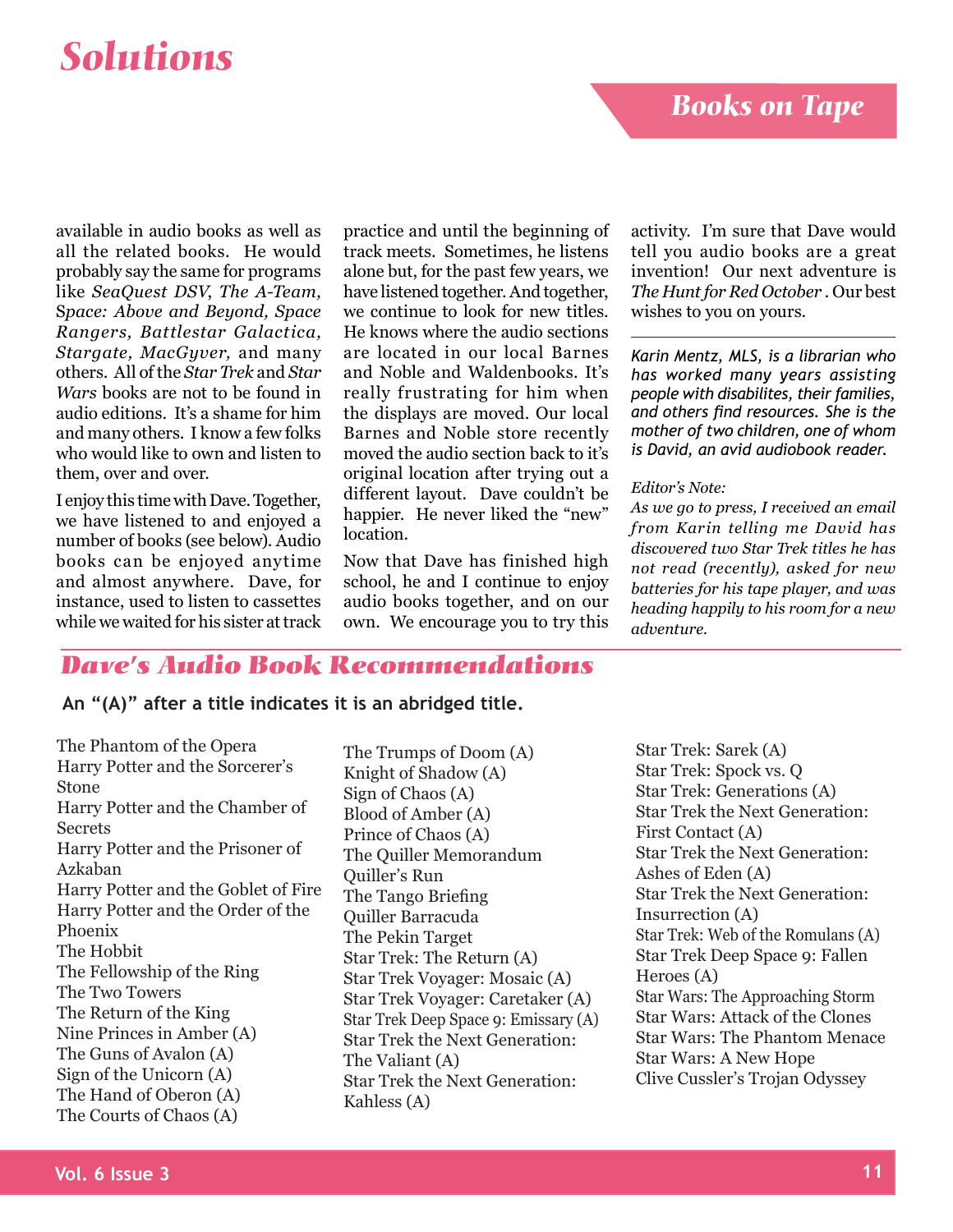### *Continued from page 4*

After about six months of bringing Patty to and from her book club, her sister said she was amazed at how much more Patty had been reading since being in the NCBC. She specifically noticed Patty was reading billboards and traffic signs as they drove to and from the book club, something she had never done before. Gene, a 60-year-old member of an NCBC shares, the impact the book club has had on his life: "This is what I've wanted to do all my life. Since I've been in the book club I've been learning." Family members tell us their loved ones have "made lasting friendships" as a result of participation in their book club. A volunteer facilitator said, "We have all become real friends and, to a great extent, have positively changed each other's lives." It sounds like any other book club, doesn't it?

Each Next Chapter Book Club is full of racial and ethnic diversity, a wide range of reading abilities and literacy behaviors, and a unique personality as a result of this unintentional variety. We currently have 20 book clubs with 115 participants and 40 volunteers who range in age from 18 to 82. Our volunteer facilitators are college and high school students, retirees, homemakers, professionals, and people with disabilities. We provide training and support for our facilitators providing a variety of strategies to include all participants.

Next Chapter Book Clubs are held in inviting, community settings such as *Border's Books and Music*, *Barnes and Noble*, *Panera Bread*, *Target Café*, and *Caribou Coffee*. The inclusive nature of the NCBC changes public awareness of people with disabilities. It also provides adults with intellectual disabilities the opportunity to experience the culture of bookstores, cafés, and

coffee houses, which have emerged as social gathering places for many people.

The books in our library are chosen based on their popularity and readability. Many groups choose to read adapted classic novels such as *The Secret Garden*, *Tom Sawyer*, and *A Wrinkle in Time*, while others choose current stories such as the *Harry Potter* series. Still others have chosen to focus their reading on sports and spend their time reading the sports page of the local newspaper.

The NCBC is designed to promote literacy, social interaction, and community inclusion. It is an opportunity to reduce the social isolation and segregation many adults with intellectual disabilities face and engage in meaningful literacy and social activities. More importantly, however, NCBC members are learning and making friends and having a lot of fun doing it.

*Tom Fish is the Program Director of The Next Chapter Book Club Program. He directs the Family Support and Employment Program at the Ohio State University Nisonger Center on Excellence in Disabilites and serves on the board of the Ohio Down Syndrome Association. Jillian Ober is the Program Coordinator for NCBC and an employee of the OSU Nisonger Center.* 

**More information about The Next Chapter Book Clubs is on page 15.**

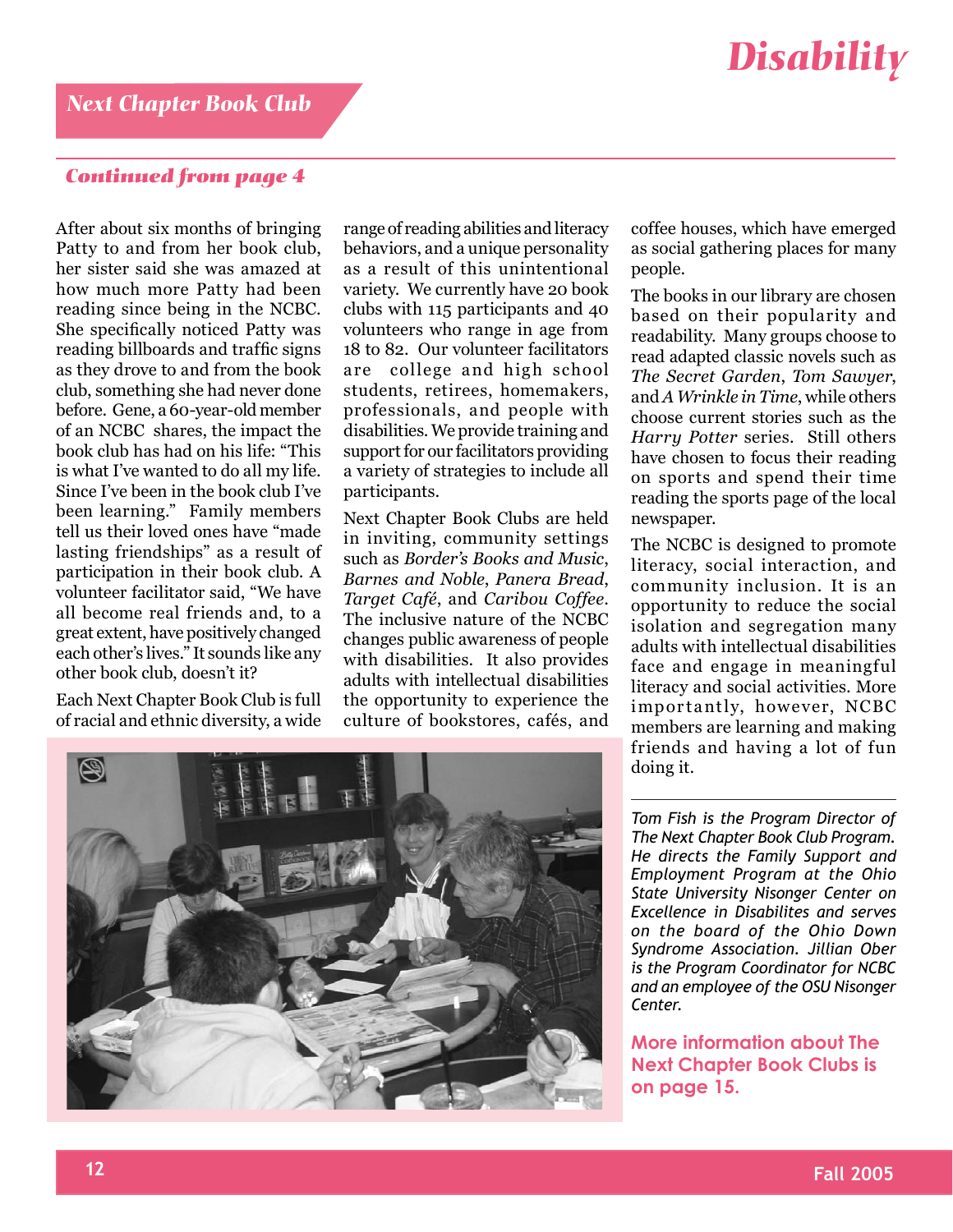### *Book Review*

### *Reviewed by Mary Beth Pilewski Paul*

*Herbert Lovett, Ph.D. of Boston, was a leader, scholar, teacher, and advocate for people with disabilities and their families. He died in an automobile accident in 1998. He was 48. His untimely death brought an outpouring of grief and condolences from people around the world.*

> *From the Paul Brookes' Publishing Co. web page.*

My original interest in *Learning to Listen* came at a time in my son's life when he would scream very loudly. He hit, scratched and tried to bite people, and ripped things off walls. He couldn't use words to tell us what bothered him, and the people around him were frightened, angry, and exasperated with him all the time.

I dipped into this book and talked with people who had worked with Herb Lovett. What I was able to learn about positive supports helped us as our family, friends, and school team began to sort out what purpose my son's screaming and other behaviors served.

I hadn't read *Learning to Listen*  all the way through until recently. Now I am even more aware that my son is still trying desperately to connect with us. I love Herb Lovett's challenge to dig deeper, encourage relationships, and help our son live his life.

### **Learning to Listen:Positive Approaches and People with Difficult Behavior**

*By Herbert Lovett, Ph.D.* 

*Paul H. Brookes Publishing Co., Inc., 1996. ISBN 1-55766-164-2 . \$29.95*



Lovett begins with a simple enough premise: when people in power are in charge of people who have no power, they tend to hide behind the guise of "We know what is best for you, and we will help you change."

But then he turns this premise on its head with the application of the Golden Rule. Who in our lives decides when we eat, go to bed, have a say-so in how we fill our days? How would I feel if everyone I knew was meeting about me, devising a plan that would make me easier to manage? How would I feel if the only people who spent time with me were paid to be with me? How would I feel if no one ever put their arms around me because "adults don't hug"?

Lovett covers the premise of what is now generally referred to as "positive approaches" in this challenging book. He asks that we think not just about the surface issues concerning those with 'dangerous behaviors", but to imagine what purpose the behaviors serve. While there is no cookbook approach here, he urges us to ask: "How can I help?" "Can

you tell me what you need?" "Does your head hurt?"

He asks us to use "best guesses" when someone communicates with difficult or even dangerous behaviors. He claims to have no answers. Instead, he offers approaches, strategies, and painful struggles.

Throughout each chapter he tells stories about real people with difficult behaviors and how the staff/caregivers/teachers/agency teams responded, failed, asked for help, changed, and/or abandoned that individual.

The lengthy chapter on "The Hierarchy of Control" takes an unflinching look at some subtexts of behaviorism. Here is where I realized this is a political book, as Lovett talks about behaviorism as a system that exerts power and control over the helpless instead of being there to serve.

This book stands apart because Lovett also puts himself in the shoes of the agency staff, of the failing systems, of the direct caregivers. He believes that most people attempting *Continued on page 14*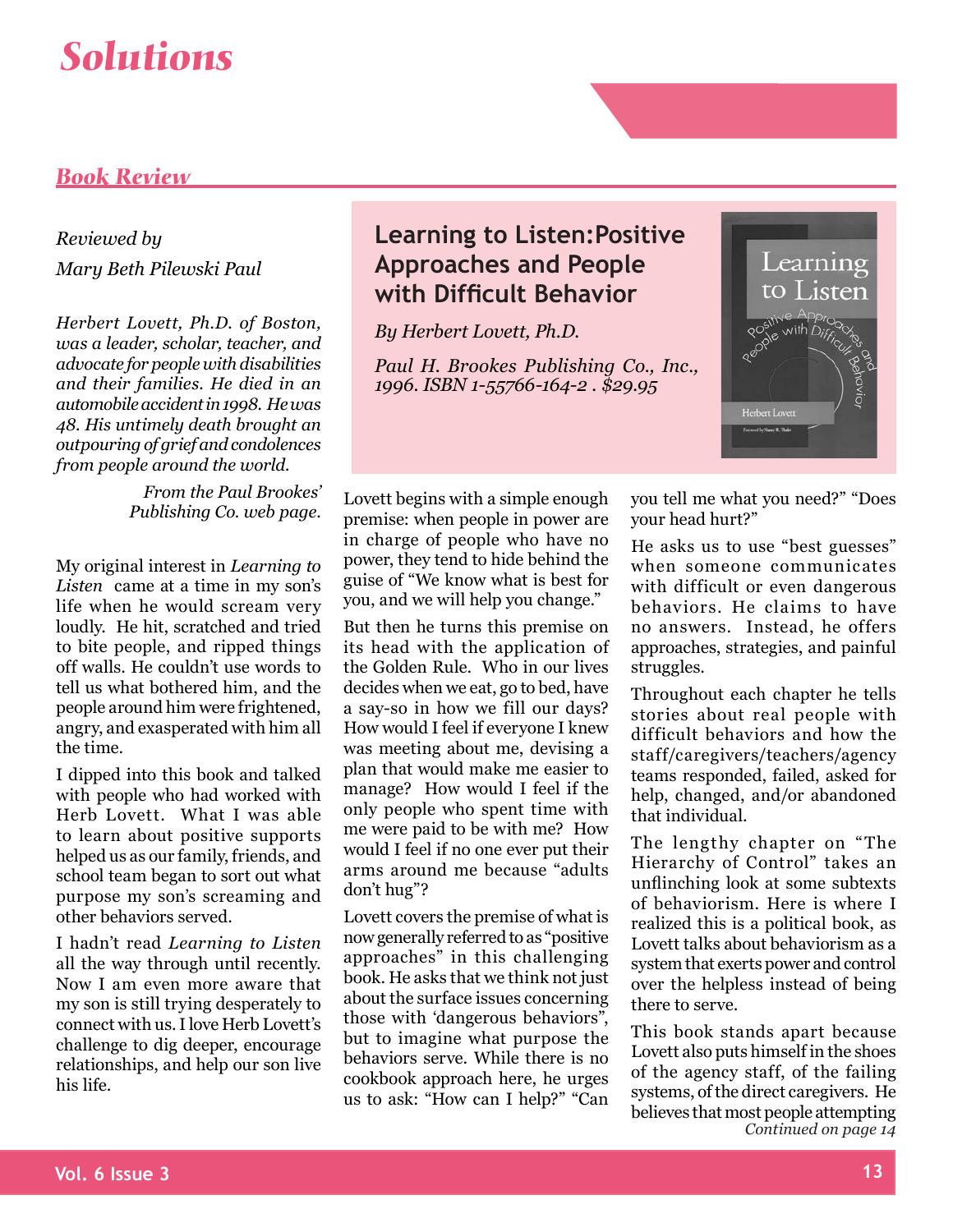#### *continued from page 13*

to help do have good intentions; they don't want to abandon people who desperately need them but they too often feel helpless and ignored.

Another poignant aspect of this book is Lovett's own humility, and thus we see his own humanity. By putting himself in others' shoes he was willing to expose his own pain and doubts. In this context, his death was quite untimely, just two years after *Learning to Listen* was published.

*"After all-and before all-some people really need help to live. The problem lies in how we* 

*have chosen to view the people who need help and how we have acted on our subsequent good intentions. Our most pressing problem is that we have not listened carefully to those we would serve.*

*…By living with, working with, and respecting people who are "not in control," we can all learn an invaluable (and sometimes new) social skill-cooperation."* 

My paperback copy of *Learning to Listen* is now filled with underlines and exclamation points. There are dozens of lines such as the above that we can reflect on and act on. Doing so would honor the legacy that Herb Lovett left behind, that of helping people gain some control over their own lives without being punished, hurt, or ignored.

*Mary Beth Pilewski Paul, M.Ed., is the Book Review Editor for* Disability Solutions. *She spent many years living and working with people with disabilities. She is the mother of Pete, a teenager who has Down syndrome and autism. Mary Beth lives with her husband and son in central Ohio.*

One outcome of reconsidering the least dangerous assumption is a change in how others view people with disabilities. The person-first language movement changed how we describe people with disabilities. Dr. Jorgensen challenges us to change our beliefs about the potential for people with intellectual disabilities and how we support them. One of the first signs that change is beginning to take hold is when it is seen in the content and language of books.

During the editing process for this issue I began to look at the books in the Creating Solutions library. As I did, I realized the latest release sent for review, *Believe in My child with Special Needs! Helping Children Achieve Their Potential in School* already reflects this shift in attitude toward people with intellectual and other disabilities. My first thumb through, I thought this book was just another guide to navigating the system and crafting an I.E.P. filled

with the usual information. Once I began to read it more carefully, I changed my mind.

Falvey challenges readers to find supports to fit the

student. She doesn't stop with stating the fact that students are entitled to supports for success, she challenges readers to reframe how they view supports. One small example is a table in which she educates professionals regarding ways to reframe their thinking titled, "Positive Alternatives to Weakness Statements." In addition, she describes the different methods of creating supports for success.

Most general handbooks stop short of explaining what supports may be useful. Falvey describes them: social

### **Believe in My Child With Special Needs! Helping Children Achieve Their Potential in School**

*by Mary A. Falvey*

*Paul H. Brookes Coompany, 2005. ISBN: 1-55766-702-0. \$18.95*



In the end, Falvey, a professor at CSUN Los Angeles and mother of a child with disabilities, has written a guide to the educational system from birth to age 21 that embraces the change in belief system Dr. Jorgensen presents. What makes this book stand out is her clear student-centered approach the highly respectful tone and presentation. And it comes with a bumper sticker, too! –JEGM

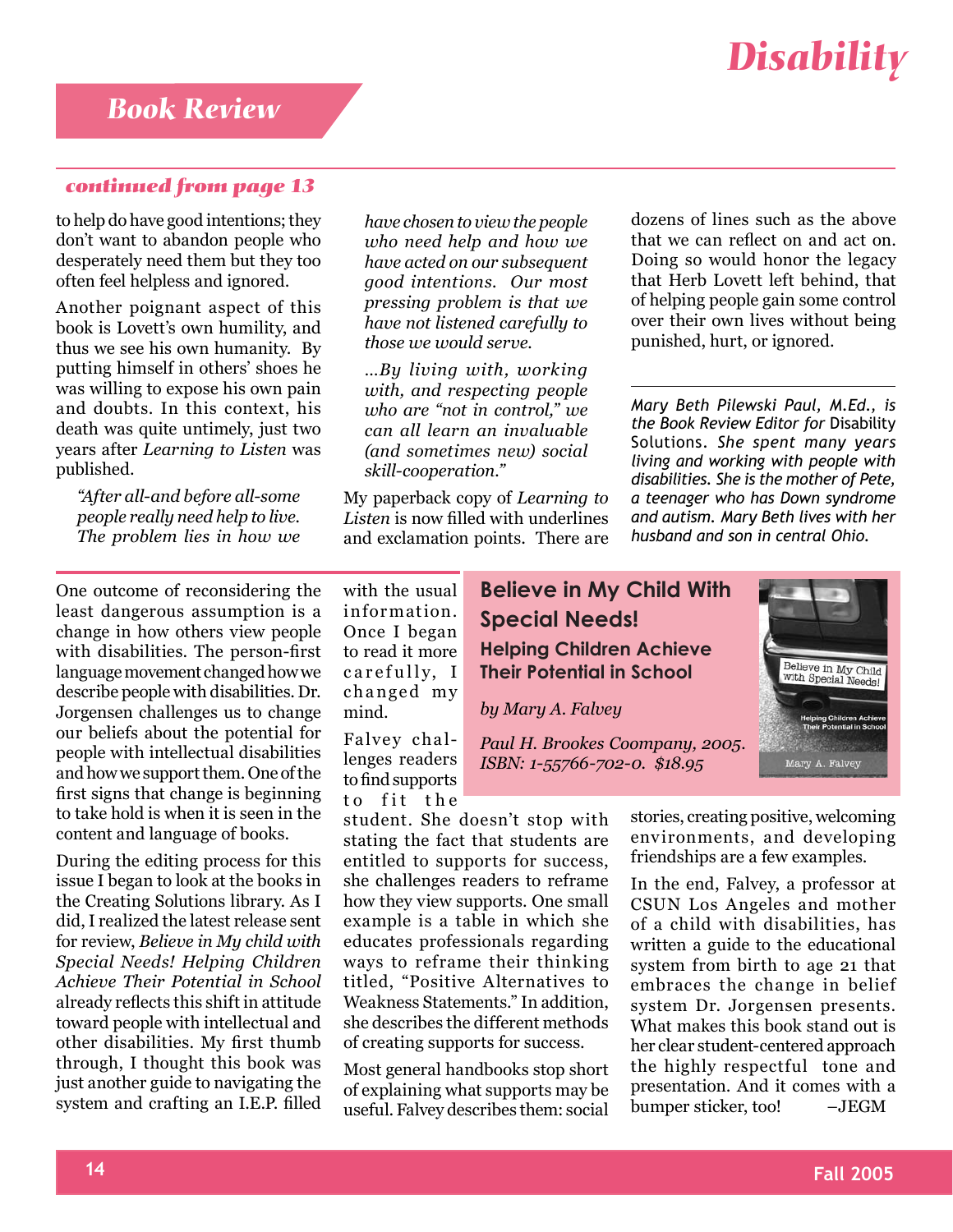### **Would you like to bring The Next Chapter Book Club to your Community?**

### **Our training workshop includes:**

- Extensive review of the NCBC model and the history and rationale for the development of the NCBC
- Program handbook and materials
- One-hour demonstration Book Club
- Review of website tools
- Debriefing session
- Ongoing technical assistance

### **Who should attend?**

- Any sponsor agency staff member interested in being a part of the program.
- Community members interested in becoming volunteer facilitators.
- Potential collaborators including NCBC host site representatives.
- Consumers and anyone interested in lifelong learning opportunities.

If you would like to bring this exciting and innovative program to your area, contact the NCBC today! (Costs for training vary depending on location)

> Jillian Ober Program Coordinator (614) 247-6392 Ober.7@osu.edu www.nextchapterbookclub.org

> > •

•



### *References from page 9*

- American Association on Mental Retardation (2002). Definition, classification, and systems of supports. 10th Edition. Washington, DC: American Association on Mental Retardation. •
- Biklen, D., & Cardinal, D. (1997). Contested words, contested science. New York: Teachers College Press. •
- Broderick, A., & Kasa-Hendrickson, C. (2001). Say just one word at a time: The emergence of reliable speech in a student labeled with autism. Journal of the Association for Persons with Severe Handicaps, 26, 13-24. •
- Donnellan, A. (1984). The criterion of the least dangerous assumption. Behavioral Disorders, 9, 141-150. •
- Donnellan, A. (1999). Absence of evidence: Myths about autism and mental retardation. TASH Newsletter, May 2000. •
- Erickson, K., Koppenhaver, D., & Yoder, D. (2002). Waves of words: Augmented communicators read and write. Monterey, CA: Augmentative Communication. •
- Erickson, K., Koppenhaver, D., Yoder, D., & Nance, J. (1997). Integrated communication and literacy instruction for a child with multiple disabilities. Focus on Autism and Other Developmental Disabilities, 12(3), 142-150. •
- Gardner, H. (1983). Frames of mind: The theory of multiple intelligences. New York: Basic Books. •
- Gould, S. (1981). The mismeasure of man. New York: W.W. Norton and Co.
- Koppenhaver, D., Erickson, K., Harris, B., McLellan, J., Skotko, B., & Newton, R. (2001). Storybook-based communication intervention for girls with Rett Syndrome and their mothers. Disability and Rehabilitation, 23, 149-159.
- Kuhn, T. (1962). The structure of scientific revolutions. Chicago: University of Chicago Press. •
- Ryndak, D., Morrison, A., & Sommerstein, L. (1999). Literacy before and after inclusion in general education settings: A case study. Journal of the Association for Persons with Severe Handicaps, 24(1), 5-22. •